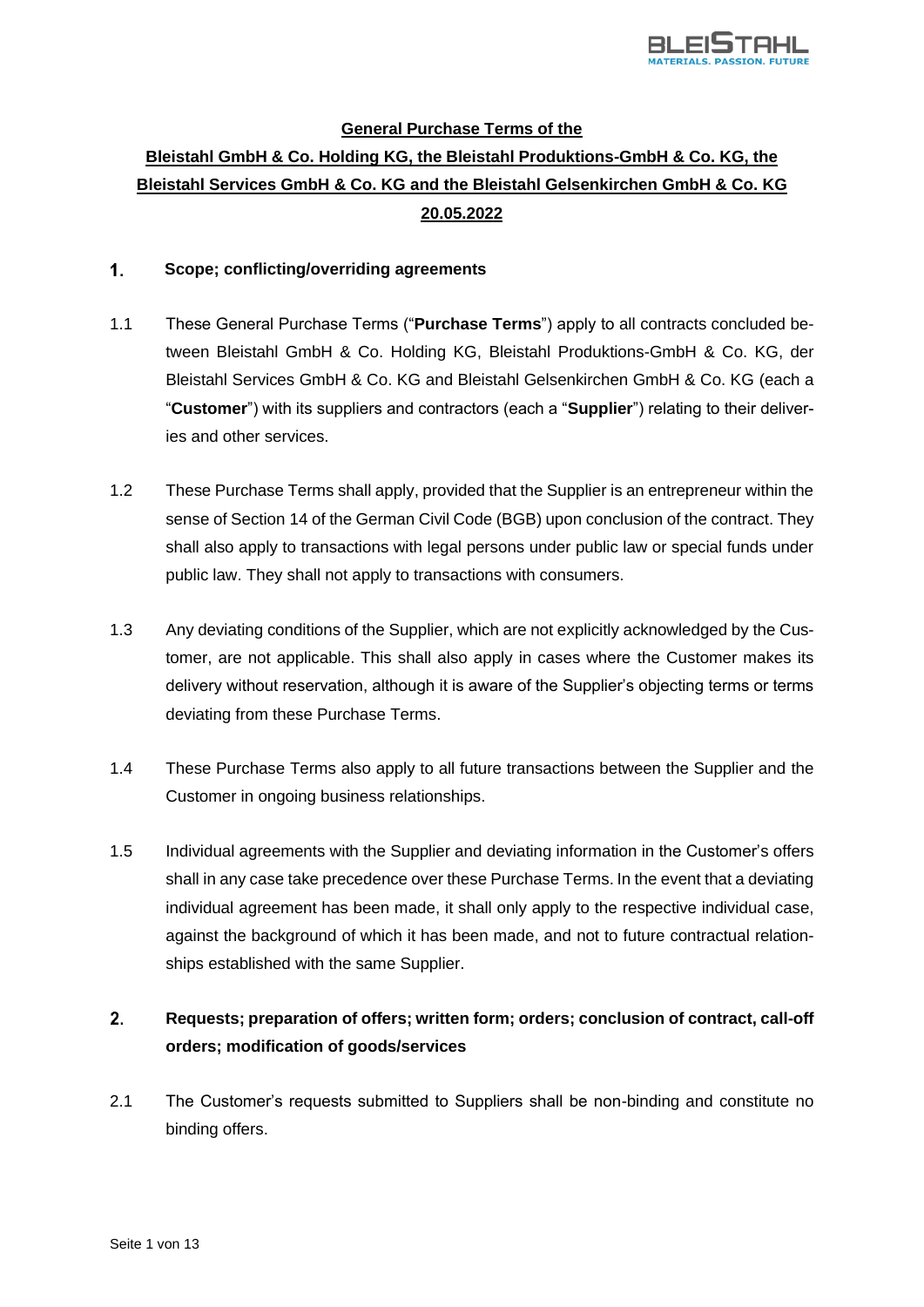

- 2.2 The preparation of offers by Suppliers shall not be remunerated by the Customer; likewise, cost estimates and other preliminary work shall be free of charge for the Customer.
- 2.3 All orders and acceptance confirmations, changes and other side agreements and arrangements made prior to or at conclusion of the contract must be set forth in writing (letter, fax, e-mail, together "**written form**" or "**in writing**") to become legally effective.
- 2.4 The Supplier must confirm all orders in writing without delay, stating the order number. The Customer may cancel any order that the Supplier has not accepted within one week after the date of the order or modify such order free of charge. For call-off orders, the Customer's call-off notices become binding unless the Supplier objects within one week after receipt; The Customer shall notify the Supplier hereof on the call-off notice.
- 2.5 The Supplier shall alert the Customer to any contradictory, incorrect or incomplete information about the goods or services in the order and await written clarification from the Customer before dispatching the order confirmation or starting to perform the contractually agreed services.
- 2.6 The Supplier shall alert the Customer to any contradictory, incorrect or incomplete information about the goods or services in the order and await written clarification from the Customer before dispatching the order confirmation or starting to perform the contractually agreed services.
- 2.7 Without the Customer's prior consent, the Supplier will not make any modifications, for example to the design, the composition, the method of dispatch or the packaging of the goods.

#### $3<sub>1</sub>$ **Prices; invoices; payment terms; advance payment**

3.1 The prices indicated on the Customer's orders are fixed and net prices. Unless agreed otherwise, the prices are "DDP place of fulfilment" (INCOTERMS 2020) as set out in clause 5.2 and inclusive of all expenditures in connection with the deliveries and services owed by the Supplier, in particular but not limited to the cost of any inspection, acceptance, documentation, preparation of technical documents, packaging, shipping, customs and border clearance charges, and insurance. Where "DDP place of fulfilment" has not been agreed and the Supplier is obliged to dispatch the goods, the Supplier shall choose the most economic shipping method. Where the agreed price is not "inclusive of packaging", the packaging shall be billed at cost.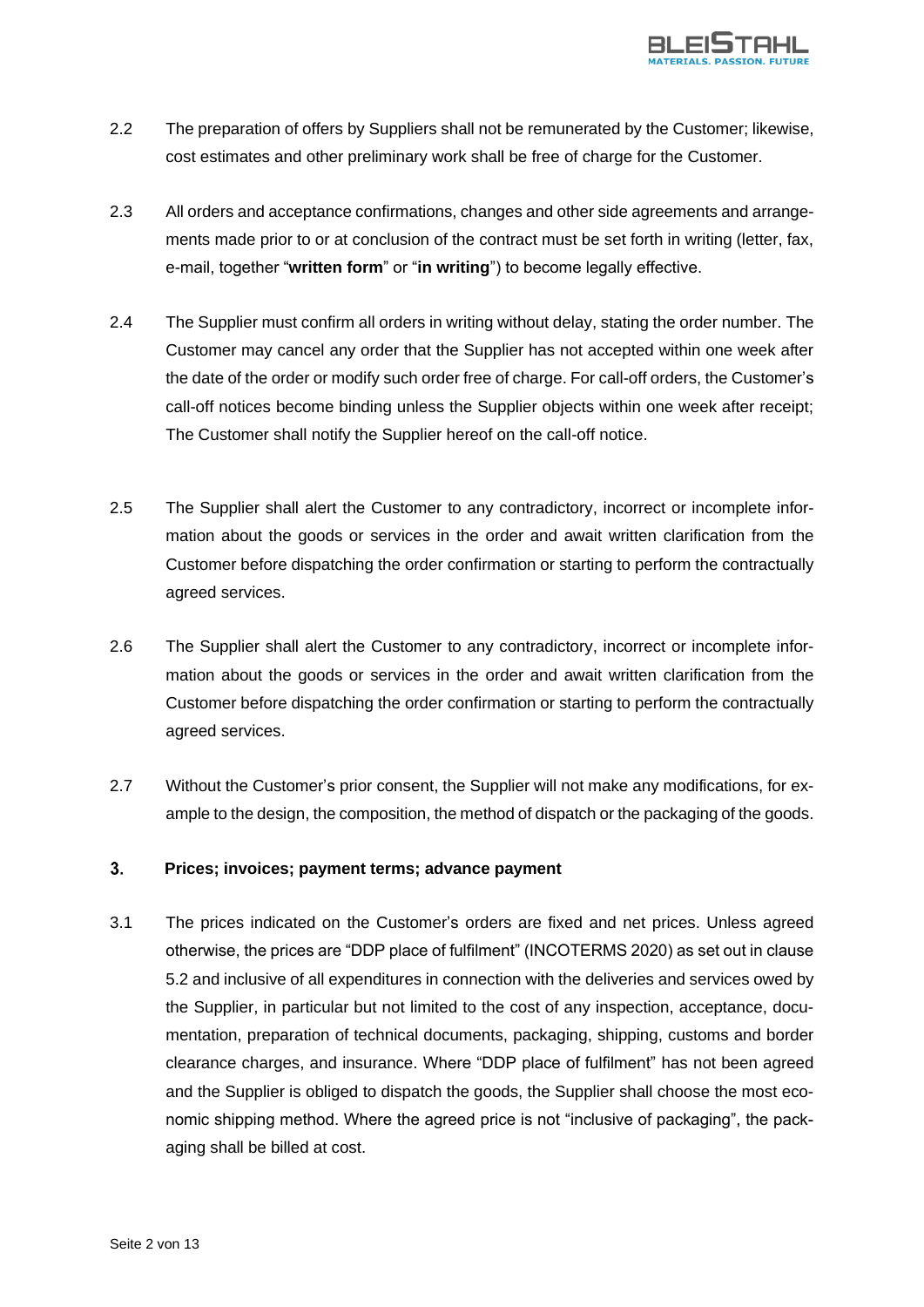

- 3.2 Invoices must be submitted in duplicate, no later than 10 working days after flawless delivery, separate from the goods if goods are delivered, and be verifiable. Invoices must at least indicate the product number and product name, the full order reference or the Customer's order number, the date of the order, the shipping note number and the date of the delivery or service. The statutory value-added tax shall be shown separately in the invoice and shall correspond to the statutory value-added tax rate applicable at the date of the invoice.
- 3.3 Payment shall be made within 14 days after delivery or (for work results) acceptance and receipt of a contractual invoice with a 3 % discount, and within 30 days net. Discountable payments will be deemed in time if the Customer undertakes the necessary transaction within the payment period. Any invoice failing to meet the criteria of clause 3.2 above may be rejected by the Customer, in which case the beginning of the above periods for payment shall be determined by the date of receipt of the new, duly prepared invoice. In the event of early delivery or services the agreed date of delivery or service shall take the place of delivery or service for the calculation. Payments, at the Customer's discretion, shall be made either by bank transfer or by cheque.
- 3.4 The place of fulfilment for all payment obligations shall be at the Customer's registered seat in Wetter or Gelsenkirchen (please check the purchase order) for orders placed by Bleistahl GmbH & Co. Holding KG and Bleistahl Produktions-GmbH & Co. KG, der Bleistahl Services GmbH & Co. KG and the Customer's registered seat in Gelsenkirchen for orders placed by Bleistahl Gelsenkirchen GmbH & Co. KG.
- 3.5 The Customer's rights of setoff (*Aufrechnung*) and retention (*Zurückbehaltungsrecht*) are governed by the applicable laws.
- 3.6 An obligation to advance payment agreed upon in individual cases shall no longer apply if circumstances arise with the Supplier that make a contractual delivery and service appear doubtful. This applies, in particular, if (i) the Customer's credit insurance refuses to cover the order or parts of the order from the Supplier or (ii) if the Supplier insufficiently fulfils its contractual obligations towards the Customer or third parties or pays late. Payment in advance shall then be replaced by concurrent payment against delivery and performance.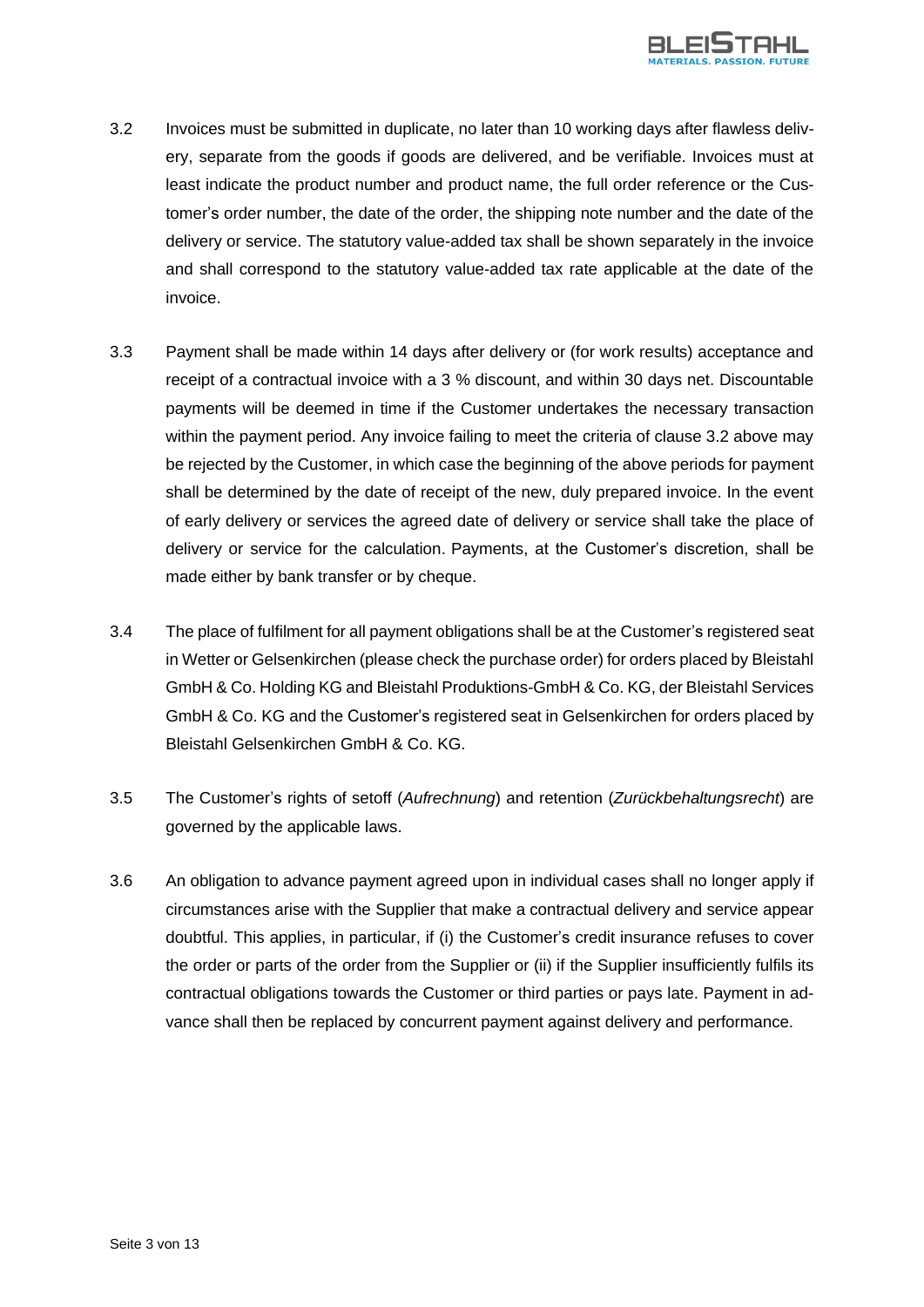

## $\overline{4}$ . **Delivery dates and deadlines; pre-schedule deliveries and delivery by instalments; excess and short delivery; late delivery; contractual penalty**

- 4.1 All dates and times for deliveries and services as indicated by the Customer and/or as agreed are binding. If a delivery period is agreed upon, the Supplier shall communicate the exact delivery date no later than 48 hours before delivery to the Customer.
- 4.2 Where "DDP place of fulfilment" has not been agreed the Supplier shall provide the goods in a timely manner considering the time commonly required for loading and dispatch and, if applicable, arrange for their dispatch with the carrier designated by the Customer.
- 4.3 Unless stated otherwise on the Customer's order, pre-schedule deliveries and services, partial delivery/services as well as excess and short delivery are permitted only with the Customer's express consent and must be identified accordingly in the shipping papers. The Customer shall be entitled to reject pre-schedule, partial, excess or short deliveries to the extent the Customer has not given such express consent.
- 4.4 If the goods are delivered on an earlier date than agreed upon, the Customer reserves the right to return the goods at the Supplier's expense. If the goods are not returned, the goods shall be stored at the Customer until the agreed delivery date at the Supplier's expense and risk.
- 4.5 The Supplier shall advise the Customer in writing without delay of any foreseeable delay in deliveries and services, indicating the reasons and the anticipated duration of the delay.
- 4.6 If the Supplier is late with any delivery or service, the Customer will have the right to charge a contractual penalty in the amount of 0.3 % (workday) of the net value of the goods or services with which the Supplier is late but no more than 5 % of the net value of such goods or services, for each working day or part thereof (Monday to Friday except public holidays at the Supplier's and at the Customer's registered office). Notwithstanding Section 341(3) BGB, the Customer may claim the contractual penalty until the Customer's final duty, for example the final payment, has been fulfilled. Nothing in this shall prejudice any further rights and remedies the Customer may have for reason of the delay. Contractual penalty payments will be credited against any claims for damages as may exist.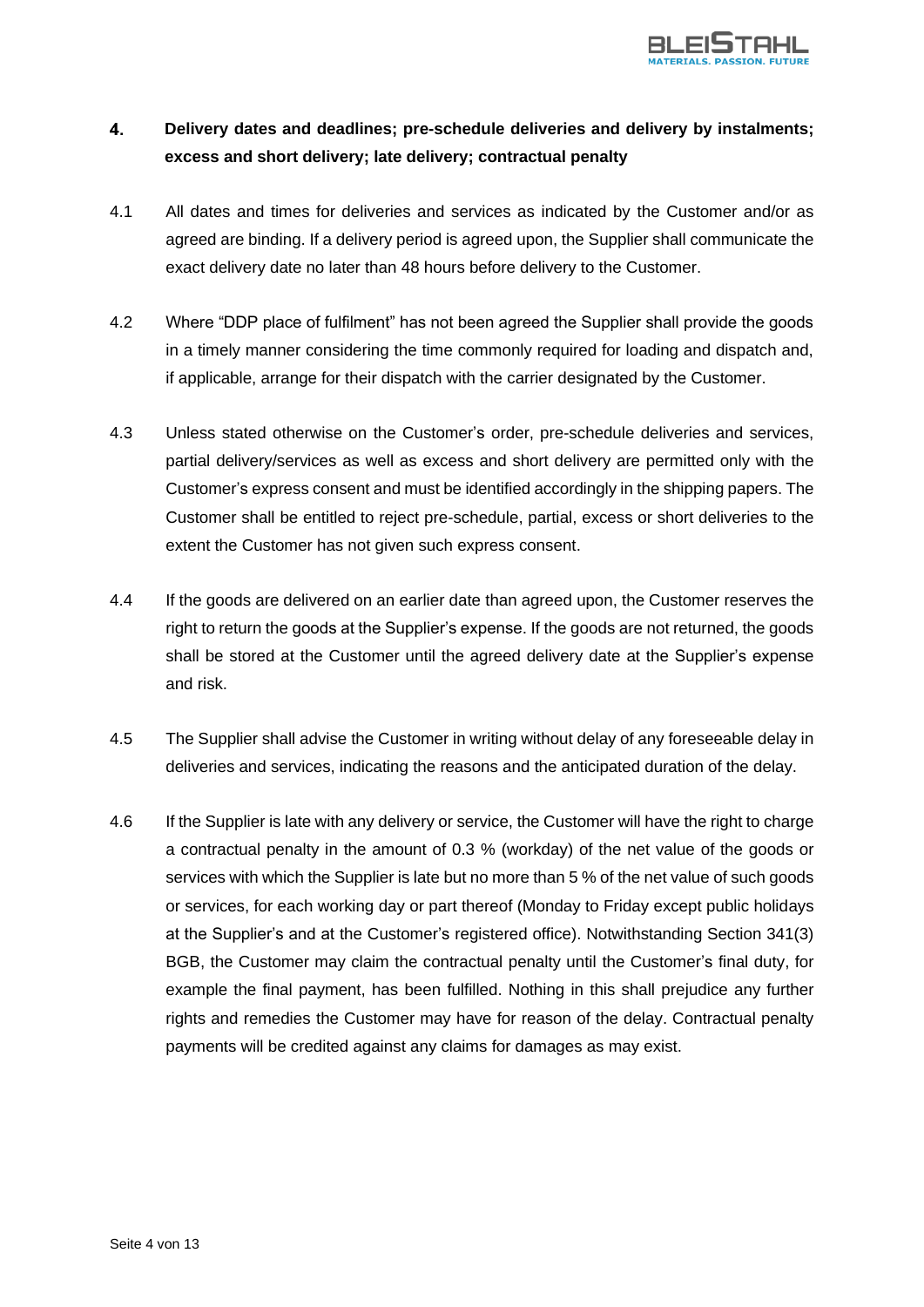

## $5<sub>1</sub>$ **Labelling/packaging; place of delivery/fulfilment for deliveries/services; shipping note**

- 5.1 All goods must be duly and properly packaged and labelled in accordance with the Customer's instructions. Where the Supplier is obligated to take back transport packaging in accordance with the German Packaging Ordinance (*Verpackungsverordnung*) or foreign legislation the Supplier must retrieve the packaging from the place of fulfilment at the Supplier's expense.
- 5.2 The place of fulfilment for all deliveries and services shall be the place of delivery indicated on the order, unless agreed otherwise and subject to clause 3.4. If no place of delivery is indicated on the order, the place of fulfilment shall be at the Customer's registered seat in Wetter for orders placed by Bleistahl GmbH & Co. Holding KG and Bleistahl Produktions-GmbH & Co. KG, der Bleistahl Services GmbH & Co. KG and the Customer's registered seat in Gelsenkirchen for orders placed by Bleistahl Gelsenkirchen GmbH & Co. KG.
- 5.3 Every delivery of goods must include a shipping note indicating the Customer's order number and describing the content of the delivery by the Customer's product number(s) (if stated on the order), the nature and the quantity of the goods.

#### 6. **Supplier's right of retention; setoff and assignment**

- 6.1 The Supplier has a right of retention with respect to deliveries of goods or work results only on the basis of claims from the same contractual relationship that are undisputed or have been established by final enforceable judgment. Any setoff by the Supplier shall only be permitted on the basis of the Supplier counterclaims that are undisputed or have been established by final enforceable judgment.
- 6.2 The Supplier shall have no right to assign its claims against the Customer or have them collected by a third party, unless the Supplier has granted its supplier an extended reservation of title in the ordinary course of business. Nothing in this shall prejudice Section 354a of the German Commercial Code (HGB).

#### $\overline{7}$ . **Passage of title; processing of delivered goods prior to the passage of title**

Where a reservation of title has been agreed for delivered goods, the title passes to the Customer at the latest upon payment of such goods. The Customer has the right to process, sell or otherwise dispose of delivered goods in the ordinary course of business, including before the passing of the title.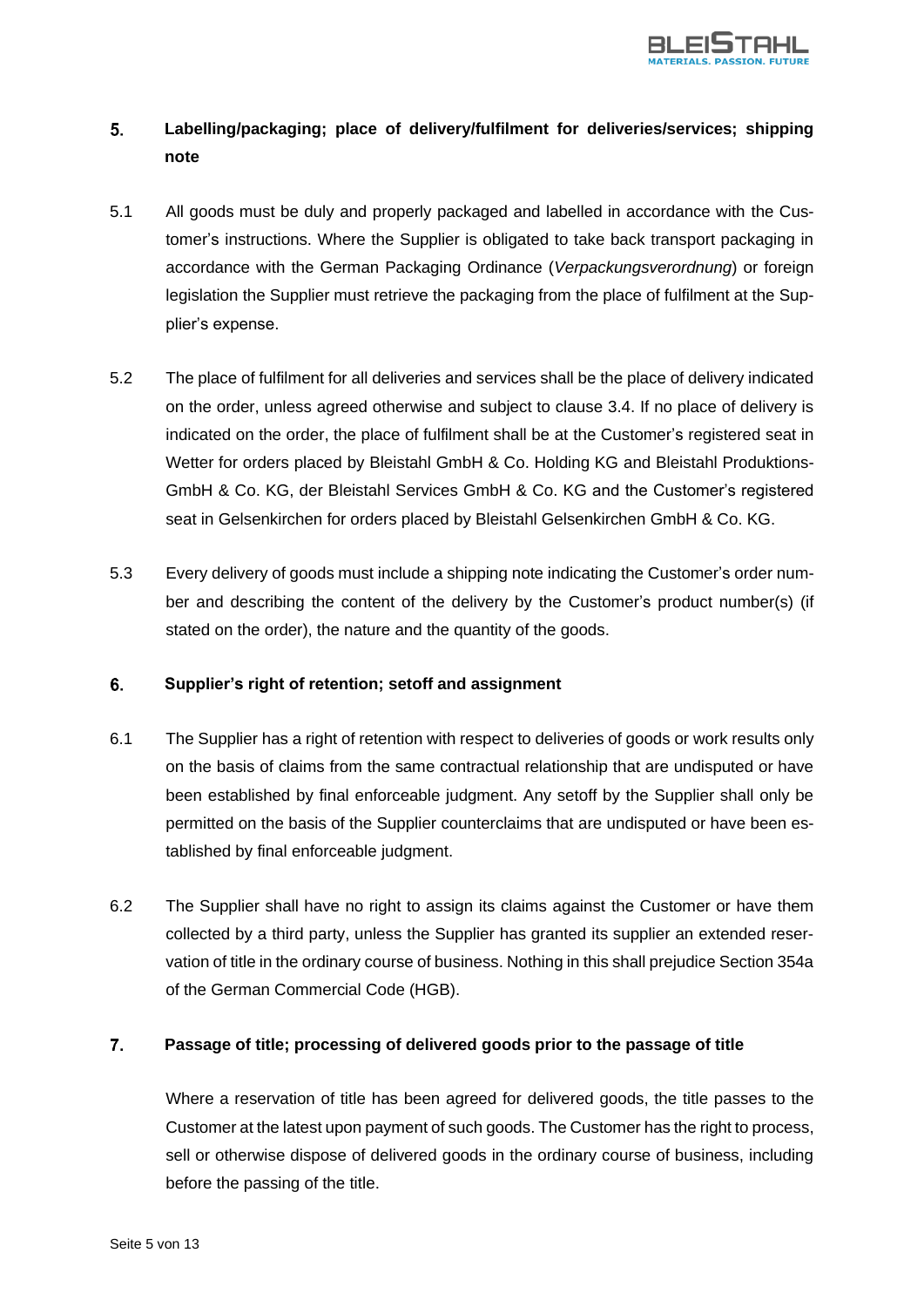

#### 8. **Quality requirements; compliance, in particular RoHS / REACH / CE marking**

- 8.1 The Supplier in its deliveries and other services is responsible for observing the current state of the art and the agreed technical data and specifications, without prejudice to further duties as may exist. The Supplier shall maintain a quality assurance system that conforms to at least the recommendations of DIN ISO 9000ff. Regarding first article inspection, reference is made to the VDA Volume 2 "Quality Assurance for Supplies Production process and product approval PPA", and particularly to the chapter "Selection of Suppliers" contained therein. Only after the Customer has accepted the first article, series delivery may be commenced. Any modifications to the goods to be delivered require the Customer's prior written approval. Notwithstanding this, the Supplier shall constantly verify the quality of the goods to be delivered. The contracting parties shall inform each other about the possibilities for quality improvement.
- 8.2 In the event that the Supplier and the Customer have made no agreement on the type and scope of the inspection as well as the test devices and methods used for quality assurance, the Customer, upon request of the Supplier, is willing to discuss the inspection with the Supplier and determine the necessary state of the testing technology within the limits of its knowledge, experience and possibilities. Furthermore, the Customer shall inform the Supplier upon request about the relevant safety regulations.
- 8.3 Furthermore, in relation to parts marked in the technical documentation or by way of special agreement, the Supplier shall separately record the time and place and by whom the goods to be delivered have been inspected in respect to characteristics requiring documentation and shall further record the results obtained from the required quality control inspections. The inspection documentation shall be kept for 10 years and presented to the Customer if required. The Supplier shall make its subcontractors subject to the same duties to the extent permissible by law. As guidance, reference is made to the VDA Volume 1 "Documented Information and Retention".
- 8.4 To the extent official authorities are responsible for the supervision or control of safety or the operation of the final product, for which the Customer utilises parts or services of the Supplier, demand access to the production procedure or the inspection documentation of the Customer for the purpose of verifying certain requirements, the Supplier undertakes, upon request of the Customer, to grant the same rights to the official authorities at its premises and provide any reasonable assistance.
- 8.5 Upon request, the Supplier shall provide the Customer with duly signed certificates of origin (e.g. in accordance with EU, EFTA or NAFTA regulations) including all necessary details.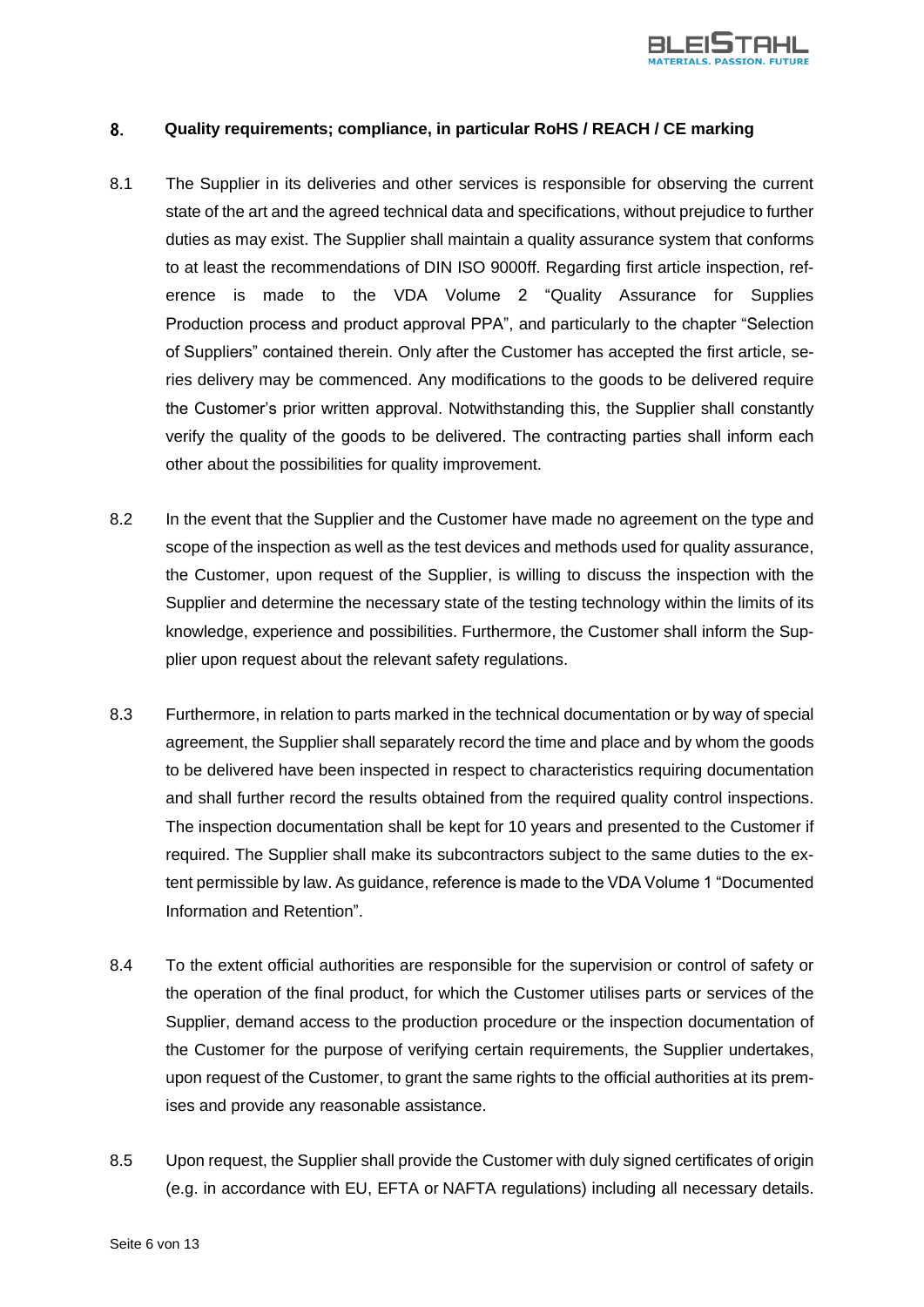

The Supplier shall inform the Customer if any goods to be delivered are subject to statutory export limitations or export limitations ordered by official authorities. In particular, the Supplier shall forward to the Customer the required declarations certifying the origin of the goods for customs purposes under the Regulation (EC) 1207/2001 at the conclusion of each contract, unless the Customer has been provided with a valid long-term supplier declaration. The Supplier shall be liable under the law for any and all disadvantages sustained by the Customer as a result of a Supplier declaration not being submitted in proper form or late. If necessary, the Supplier will prove the information about the origin of the goods by way of an information certificate approved by the Supplier's customs office.

- 8.6 The Supplier, at its expense, is responsible to ensure compliance of its deliveries and other services with all applicable requirements of European and national law governing the lawful distribution within the European Economic Area and Switzerland, in particular but not limited to the Directive 2011/65/EU of the European Parliament and of the Council of 8 June 2011 on the restriction of the use of certain hazardous substances in electrical and electronic equipment (RoHS) and the Directive 1907/2006 of 30 December 2006 on the registration, evaluation, authorisation and restriction of chemicals (REACH) each as applicable from time to time and the national transposition measures. Where required by law, goods must be provided with a CE marking (for example toys, electrical and electronic equipment) and furthermore must be labelled and packaged in compliance with all other applicable legal requirements. For any delivery of electrical and electronic equipment, the Supplier shall proactively and at the Supplier's expense provide the Customer with a current EU declaration of conformity prior to the delivery and shall continually update the declaration in the event of ongoing business relationships. The Supplier shall be liable to the Customer under the law for any and all losses and costs caused by any breach of these obligations, and shall indemnify the Customer against third party claims in this respect.
- 8.7 The Supplier shall comply with all other national, European and international laws applicable to the deliveries and other services, in particular but not limited to environmental protection, health and safety protection (including any minimum wage), product safety, anticorruption, antiterrorism, and data protection legislation, as applicable from time to time, at the Supplier's expense. The Supplier will not take part in any child labour scheme, be it actively or passively, directly or indirectly.

#### $9<sub>1</sub>$ **Defects; warranty; statute of limitations; right of entry**

9.1 The statutory provisions (Sections 377, 381 HGB) apply to the commercial duty of inspection and notification of defects with the following condition: the Customer's duty of inspection is limited to defects which become apparent during an incoming goods inspection under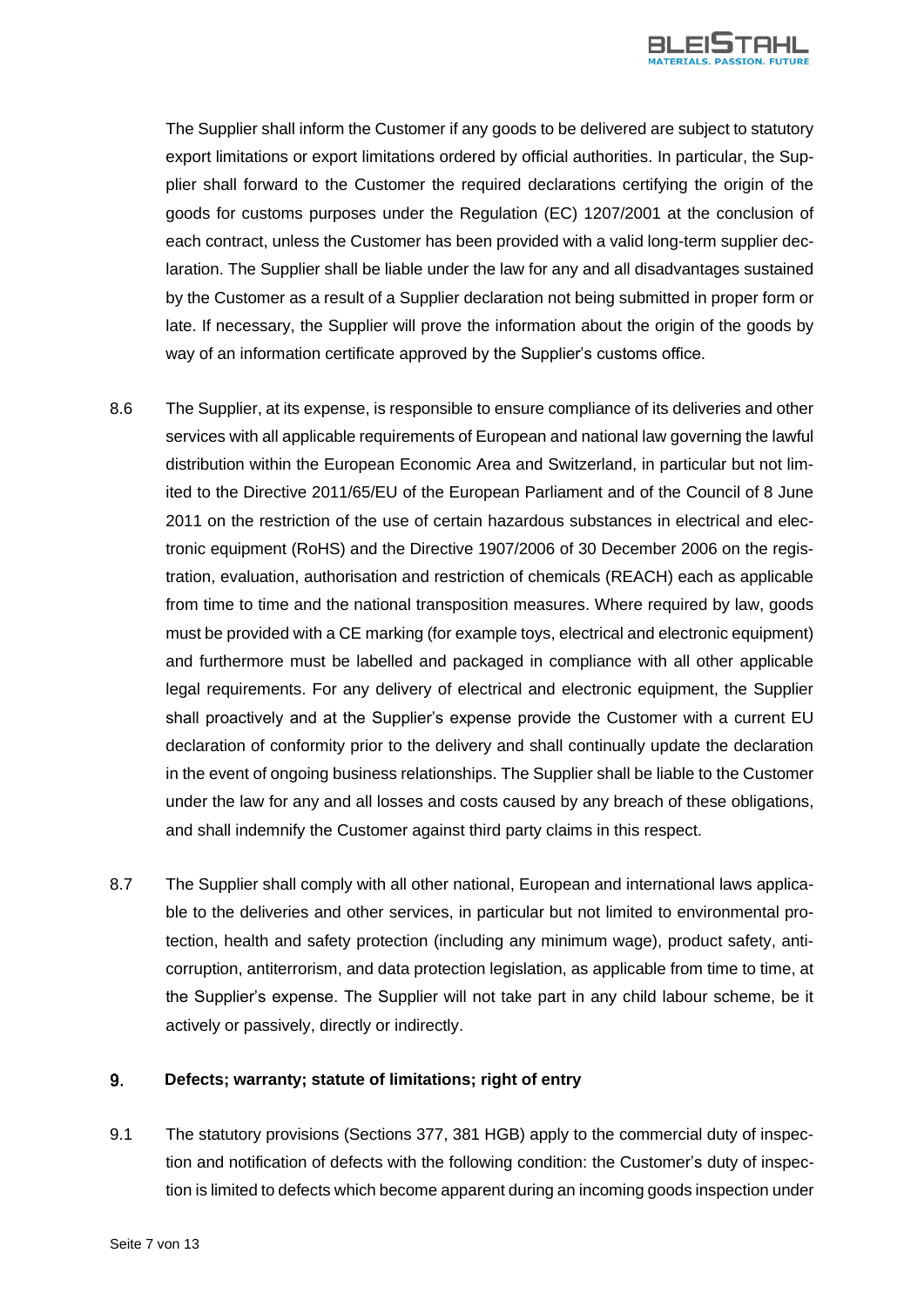

external examination including the delivery documents (e.g. transport damage, wrong and short delivery) or which are recognizable at the Customer's quality control in random sampling. If acceptance has been agreed, there is no obligation to carry out an inspection. Besides, it depends on the extent to which an inspection is feasible in the ordinary course of business, taking into account the circumstances of the individual case.

- 9.2 The Customer's warranty rights (*Gewährleistungsrechte*) are governed by the applicable laws, as amended by the terms of this clause 9 and clause 10.2. Any limitations or exclusions of liability by the Suppliers are not applicable.
- 9.3 For deliveries of goods, the Customer must report any obvious defects to the Supplier within 14 days after delivery and any hidden defects within 14 days after their discovery.
- 9.4 The Supplier has sole responsibility for the deliverables and work results, whether or not the Customer has approved any drawings, calculations and other documents or attended technical or official inspections, tests and acceptance tests. This also includes proposals, recommendations and other contributions by the Customer.
- 9.5 The Supplier will bear all expenditures incurred in connection with determining and removing defects, including expenditures incurred by the Cusstomer. Where any goods delivered have been incorporated in another product in accordance with their nature and intended purpose the Supplier, as part of the duties of remedial action, shall in the Customer's discretion either undertake the necessary removal of the defective item and fitting of the repaired or delivered defect-free item at the Supplier's expense, or reimburse the Customer for the necessary expenditures.
- 9.6 Any payment towards the agreed price or acceptance of the goods by an agent of the Customer from the Supplier prior to the determination of a defect shall not constitute an acknowledgment that the goods are free of defects or release the Supplier of its liability for defects.
- 9.7 The Customer may at its discretion choose between the removal of a defect or delivery of a replacement or, where work results are concerned, the completion of a new work result.
- 9.8 Where, due to particular urgency of the matter, it is not appropriate to set a deadline for the Supplier to take remedial action the Customer, without prejudice to the Customer's legal remedies, has the right to undertake or arrange for substitute performance and claim reimbursement of the necessary expenditures from the Supplier. The Customer will give the Supplier advance notice of any such substitute performance, where possible.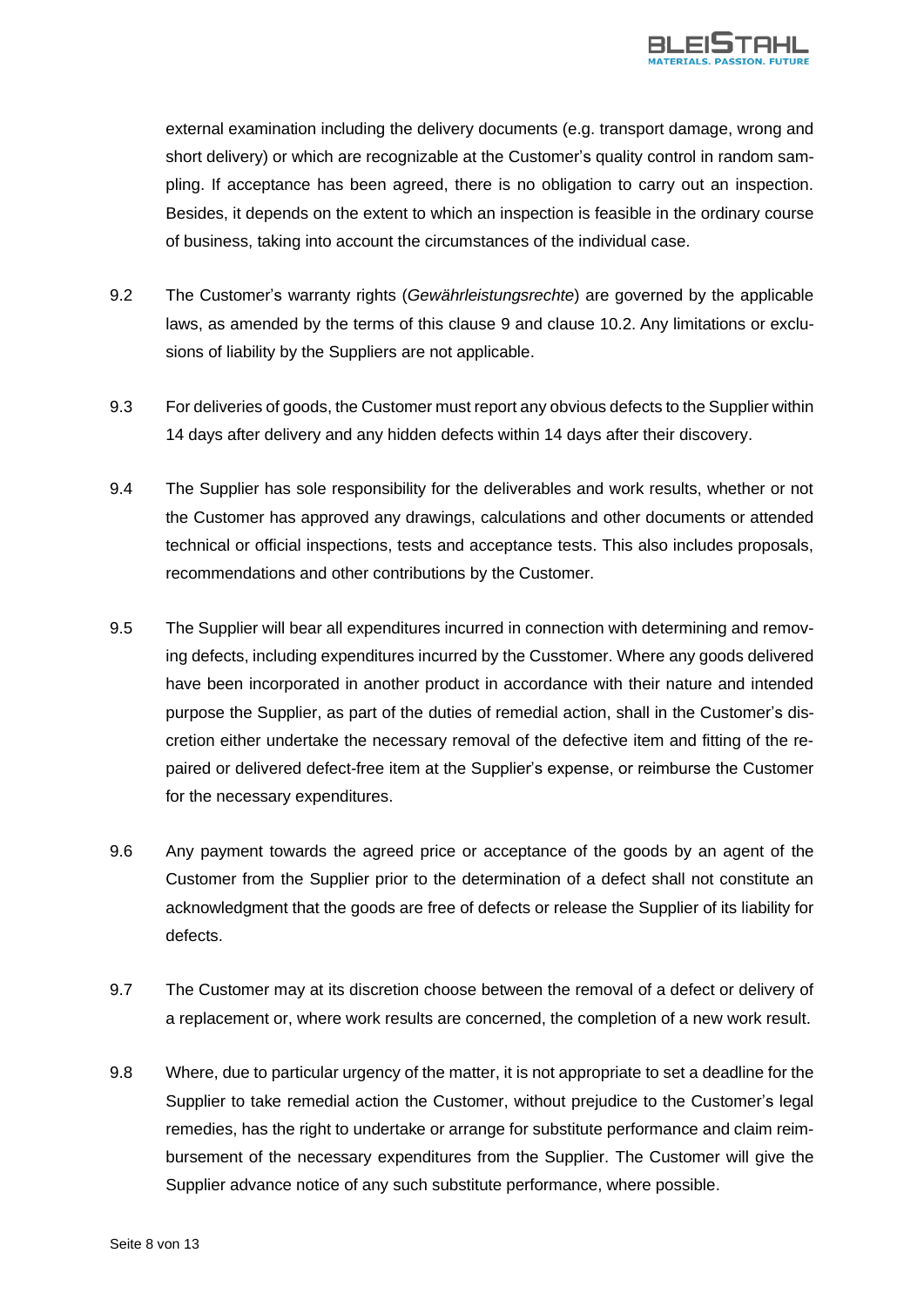

- 9.9 The Customer's warranty claims shall become time-barred 36 months after the beginning of the statutory limitation; nothing in this shall prejudice any suspension or interruption of the limitation period as may be provided by law.
- 9.10 The Customer has the right to request access to the manufacturing sites of the Supplier and, if applicable, of the Supplier's sub-suppliers in order to inspect the goods and work results on site for flawlessness, subject to reasonable prior notice and during normal operating hours; this includes inspections for the use of suitable materials and appropriate professionals. The Supplier shall provide any information necessary for this purpose and submit the relevant documents for viewing. Where necessary to protect trade or business secrets of the Supplier or a sub-supplier, and requested by the Supplier for that reason, any such inspection shall be carried out by a third party sworn to secrecy, who must not forward any information about trade and business secrets to the Customer. Inspections shall be without legal effect on any formal acceptance of the deliveries and services.

#### $10.$ **IP rights**

- 10.1 The Supplier grants the Customer non-exclusive, perpetual, worldwide, irrevocable and assignable rights of use in all deliveries or work results eligible for intellectual property protection in order to integrate them in other products, distribute them and make them available to the public on the internet. In particular but without limitation, this includes the right to modify, edit or otherwise redesign the deliverables or work results for purposes of integration and to distribute the deliverables or work results in the original or in a modified, edited or redesigned form.
- 10.2 The Supplier shall indemnify the Customer against any and all claims of third parties resulting from any infringement of patents, copyrights, design rights, trademark rights, name rights and other intellectual property rights and applications for intellectual property rights ("**IP Rights**") through the contractually agreed use of the deliverables or work results, unless the Supplier is not responsible for the infringement of rights. This applies equally to all necessary expenditures incurred by the Customer in connection with any such third party claims, in particular the costs of legal defence. Where the Supplier may be held liable under this clause 10.2, the Supplier further will be liable for all consequential losses incurred by the Customer, particularly as a result of shortage of supplies and disruptions of production. The claims under this clause 10.2 shall become time-barred 36 months after the beginning of the statutory limitation; nothing in this shall prejudice any suspension or interruption of the limitation period as may be provided by law.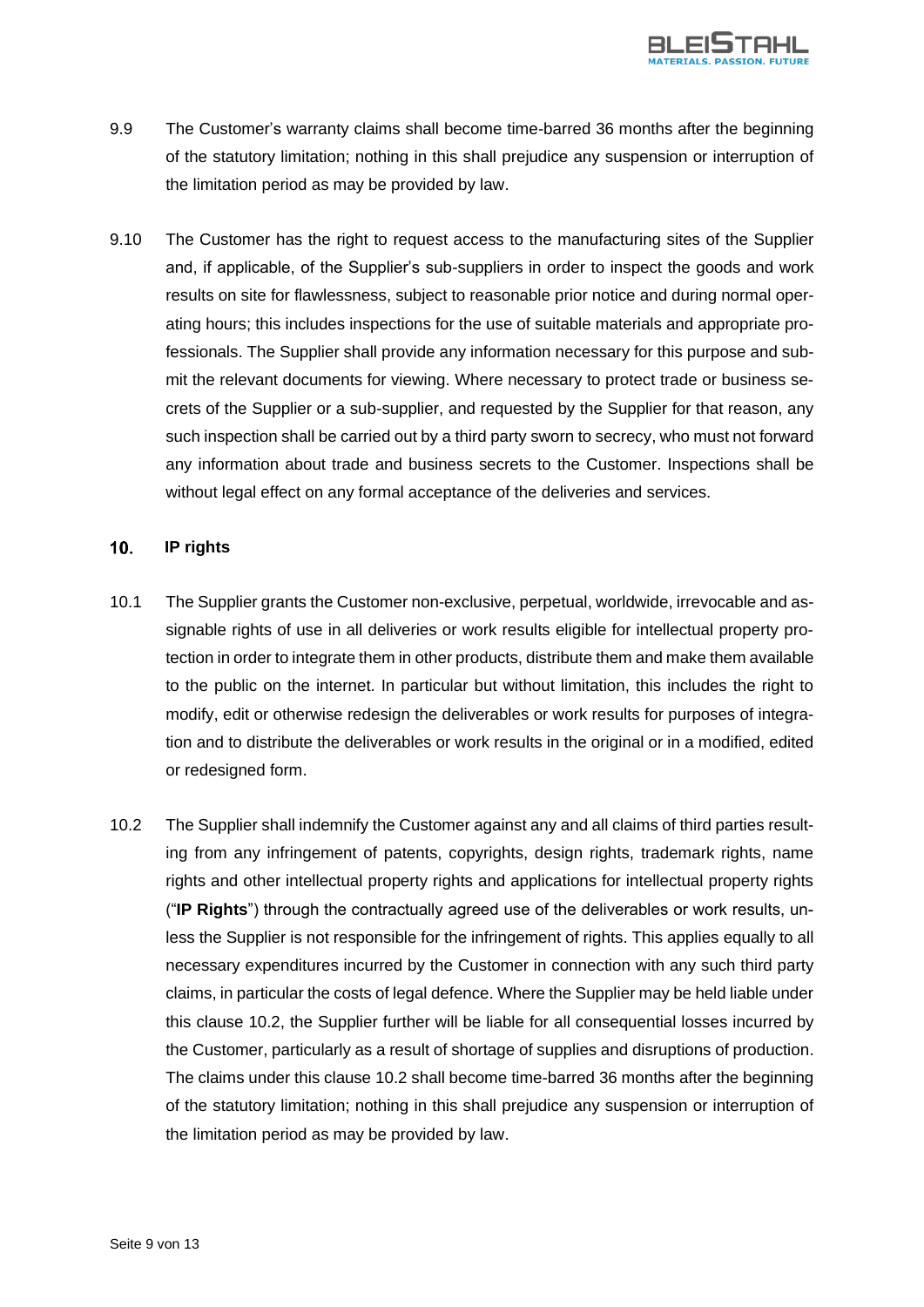

- 10.3 IP Rights that arise from developments based on special orders by the Customer or joint developments with the Supplier are vested solely in the Customer if they are based on the Customer's secret knowhow and/or if the Customer bears the development costs. For this purpose, the Supplier herewith assigns to the Customer any and all IP Rights in such developments at the latest from the moment of their creation. If it is impossible to assign the resultant IP Rights to the Customer, the Supplier will grant the Customer at the latest at the moment of their creation exclusive rights of use for full exploitation, in particular with no limit as to time, territory and subject matter.
- 10.4 The Supplier may use any goods manufactured, services rendered or other work results made with knowledge or resources from the Customer (such as designs, drawings, specifications), which incorporate IP Rights or secret technical knowhow or manufacturing methods of the Customer, only to fulfil the contract with the Customer.

#### $11.$ **Supplier's liability for product damage; recalls; insurance**

- 11.1 In the event of any product damage the Supplier will indemnify the Customer against any third party claims, provided the cause of the damage falls within the Supplier's sphere of control and organisation and the Supplier is liable in relation to third parties.
- 11.2 In the event of any necessary recall and/or recall ordered by the authorities or other actions required to avert danger to individuals or property of third parties, the Supplier is liable for all expenditures, costs and losses incurred by the Customer as a result of such recall or other action and will indemnify the Customer against any such third party claims where the cause of the recall or other action is lack of conformity of the deliverables and/or packaging or services with the contract, particularly lack of conformity with the agreed specifications or contractual representations or a product defect, unless the Supplier is not responsible within the meaning of clause 11.1 above. Nothing in this shall prejudice any further rights or remedies as may exist.
- 11.3 Without prejudice to any further duties, the Supplier shall notify the Customer without delay if the Supplier becomes aware of any specific circumstances with a view to the goods delivered or services rendered that necessitate a recall or other action according to clause 11.2 above by the Customer or by the Supplier and/or establish a relevant risk of product liability. The contracting parties shall seek to coordinate the further steps while the Customer will have the right to take the final decision on a voluntary recall campaign. Nothing in this shall prejudice any statutory reporting duties of the contracting parties.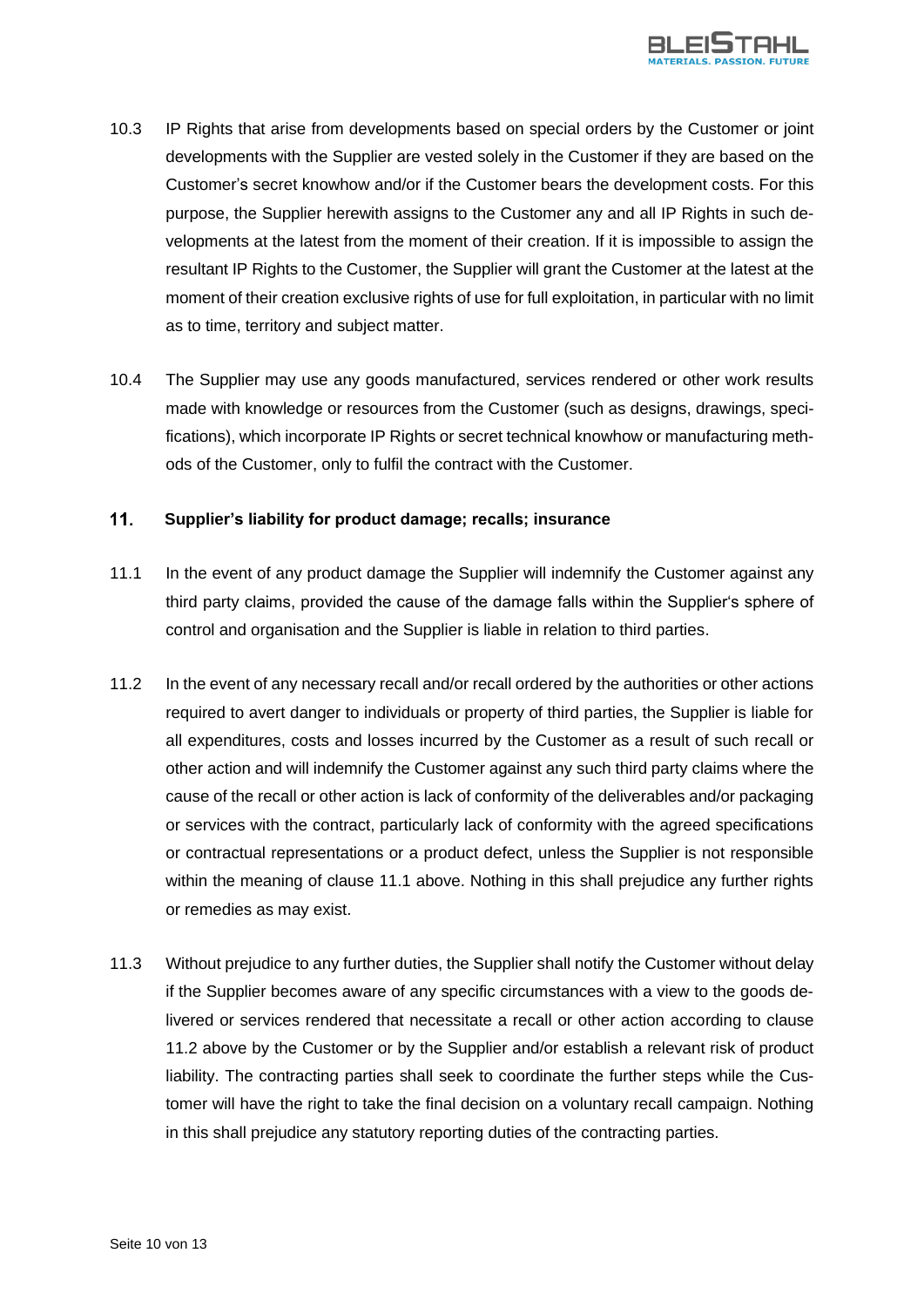

11.4 The Supplier shall at the Supplier's expense and at least for the duration of the business relationship maintain liability insurance, including product liability and recall insurance, providing for adequate coverage for the Supplier's deliveries and services; the product liability insurance shall provide a minimum cover of EUR 10 million per claim for personal injuries and property damage (including exclusive pecuniary losses) and a maximum annual indemnity limit of no less than EUR 20 million, while the recall insurance shall provide a minimum of EUR 5 million per claim and per insurance year. Copies of the insurance policies shall be submitted to the Customer upon request.

#### $12.$ **Tools; provision of materials**

- 12.1 If, at the Customer's request, the Supplier makes any tools including technical documents, drawings, standard specification sheets, etc. ("**Tools**") for purposes of fulfilling the contract, the parties agree that such Tools shall become the property of the Customer. In lieu of their actual handover, the Supplier has the right to keep the Tools on loan for purposes of fulfilling the contract. The Supplier may not use the Tools for fulfilling other orders from third parties. Upon fulfilment of the contract and on the Customer's request the Supplier must release the Tools to the Customer. The compensation for the making of the Tools is included in the agreed total price, whether or not it is indicated separately.
- 12.2 All items, models, documents, drawings, samples and tools made available to the Supplier by the Customer for purposes of fulfilling the contract are the Customer's property. This includes items acquired by the Supplier at the Customer's expense for purposes of fulfilling the contract and material provided by the Customer. The items and documents made available to the Supplier may only be used and – as required for operational reasons and permitted by copyright legislation and only as strictly necessary to fulfil the contract – copied for fulfilling the contract with the Customer. After fulfilment of the contract and at the Customer's request, they must be returned to the Customer without delay, including all duplicates made thereof.
- 12.3 The Supplier bears the risk of loss of and damage to the property of the Customer, however, not for normal wear and tear. The Supplier will store the property of the Customer at the Supplier's expense and with the diligence of a prudent businessman, separate from other property of the Supplier, handle it with care, maintain it in good condition and, as reasonably feasible, mark it as the property of the Customer. The property of the Customer may not be removed from the Supplier's business premises and/or the agreed location, sold, used as collateral, pledged, etc.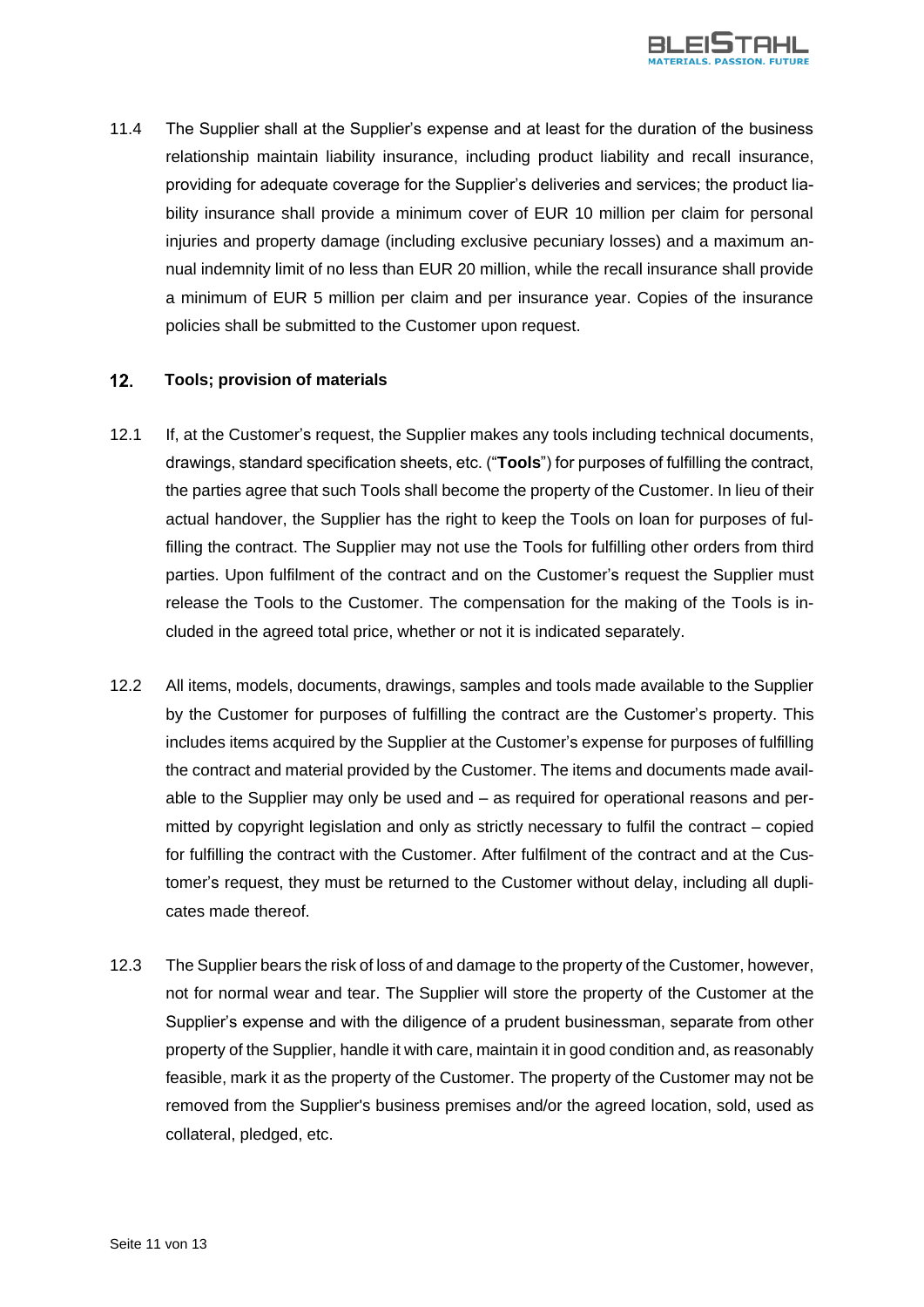

- 12.4 The property of the Customer may not be joined, mixed or processed with the Supplier's or a third party's property unless this is necessary for fulfilling the contract with the Customer. In the event of processing or transformation, the Customer shall be considered the producer. If the property of the Customer is joined or inseparably mixed with other items, the Customer shall be considered co-owner at the proportion of the value (purchase value plus value-added tax) that the items had at the time of joining or mixing. If such joining or mixing is such that the Supplier's property may be considered the main component, it shall be agreed that the Supplier transfers proportionate co-ownership to the Customer. The Supplier shall store the sole or joint property for the Customer.
- 12.5 The Supplier shall insure the property of the Customer at the Supplier's expense at reinstatement value. The Supplier hereby assigns to the Customer, and the Customer accepts the assignment of, any payment claims against the Supplier's insurance relating to the property of the Customer.

#### $13.$ **Confidentiality; advertising**

- 13.1 The Supplier shall treat as a business secret and keep confidential any and all commercial and technical information that is not publicly known (e.g. from illustrations, plans, drawings, calculations, execution instructions, product descriptions) and which is disclosed to the Supplier in connection with the business relationship with the Customer, as well as the fact of the business relationship as such. This confidentiality undertaking shall survive and remain in effect after the termination of the contract. The confidentiality undertaking does not extend to information which (i) is or becomes public domain other than by a breach of rights, (ii) is known to the Supplier at conclusion of the contract, or (iii) is disclosed to the Supplier by a third party without breaching any nondisclosure obligation.
- 13.2 The Supplier may not advertise the business relationship with the Customer or use it for reference purposes, except with the Customer's express consent

#### 14. **Applicable law; place of jurisdiction**

14.1 The contractual relationship between the Customer and the Supplier, including these Purchase Terms, shall be subject to the law of the Federal Republic of Germany under exclusion of the United Nations Convention on Contracts for the International Sale of Goods (CISG).